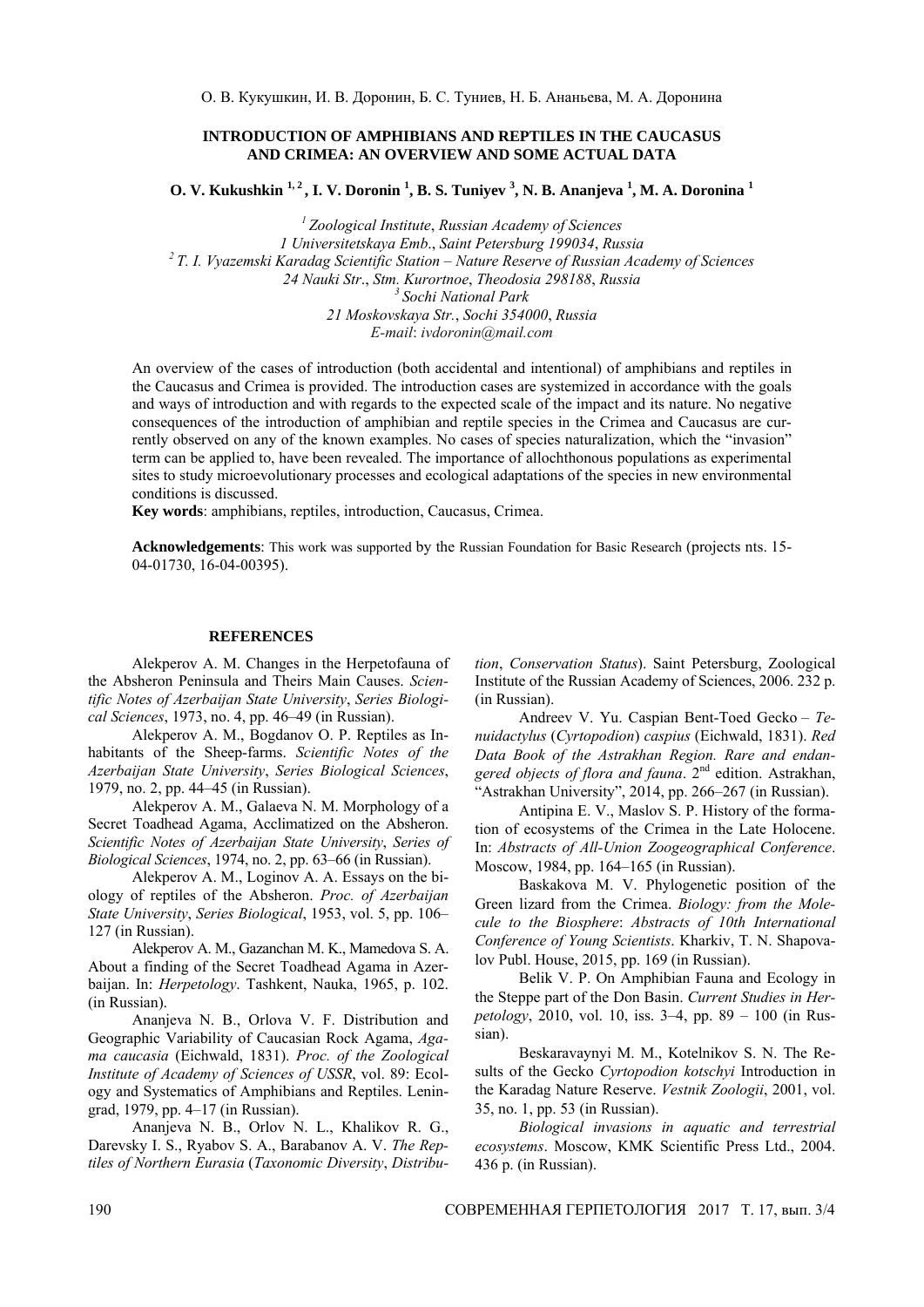Bobrov V. V., Warshavsky A. A., Khlyap L. A. *Alien Species of Mammals in the Ecosystems of Russia*. Moscow, KMK Scientific Press Ltd., 2008. 232 p. (in Russian).

Bunyatova S. N., Akhmedov S. B., Jafarov A. R. Ecological analysis of reptiles (Testudinidae, Sauria, Serpentes) of Talysh. *Bull. of the Samara Scientific Center of the Russian Academy of Sciences*, 2012, vol. 14, no. 1, pp. 144 – 149 (in Russian).

Vereshchagin N. K. *Mammals of the Caucasus*. Moscow ; Leningrad, Publ. House of Academy of Sciences of USSR, 1959. 704 p. (in Russian).

Vereshchagin N. K. Experience of the Lizards Ressettlement. *Priroda*, 1966, no. 11, pp. 75–77 (in Russian).

Vereshchagin N. K. *From the Muskrat to the Mammoth. The way of the Zoologist*. Saint Petersburg, Asterion, 2002. 336 p. (in Russian).

Vereshchagin N. K*. My Century*. *Memories and Scientific Works*. Tver', A Seventh Letter, 2008. 244 p. (in Russian).

Gorbunov R. V, Gorbunova T. Y., Kononova N. K. Climatic norms of an air temperature on the territory of the Crimea peninsula. *Culture of the Black Sea Region Peoples*, 2014, vol. 2, no. 278, pp. 89–94 (in Russian).

Dal' S. K. Landscape-ecological essay of vertebrate animals from places of possible natural foci of the brucellosis in the Stavropol region. *Proc. of the Caucasus and Transcaucasia Anti-Plague Research Institute*. Stavropol', 1959, iss. 2, pp. 93–114 (in Russian).

Darevsky I. S. Study and protection of the rare and endangered amphibians and reptiles species of the USSR' fauna. *Study and Protection of the Rare and Endangered Animals of the Fauna of USSR*. Moscow, Nauka, 1985, pp. 37–43 (in Russian).

Darevsky I. S. Consequences of the Failed Attempt to Introduce of the Bisexual Species of the Rock Lizard *Darevskia mixta* (Mehely, 1909) (Sauria, Lacertidae) from Georgia to the Zhytomyr Region of Ukraine. *Vestnik Zoologii*, 2006, vol. 40, no. 4, pp. 370 (in Russian).

Darevsky I. S., Orlov N. L. *Rare and Endangered Animals. Amphibians and Reptiles*. Moscow, Vyshaya shkola, 1988. 463 p. (in Russian).

Darevsky I. S., Szczerbak N. N. Acclimatization of Parthenogenetic Lizards in the Ukraine. *Priroda*, 1968, no. 5, p. 93 (in Russian).

Dbar R. S., Malandzia V. I. *Gymnodactylus caspius* Eichw. (Reptilia. Gekkonidae) in Abkhazia. *Proc. of the 2nd Regional Conference* "*Biological Diversity of the Caucasus*". Sukhum, Abkhazian State University Press, 2002, pp. 95–97 (in Russian).

Deryugin K. M. A Journey and Zoological Studies in Coruh River Area (South-Western Transcaucasia) and suburbs of Trapezund. *Proc. of Imperial Saint Petersburg Society of Naturalists. Department of Zoology and Physiology*, 1899, vol. 30, iss. 2, pp. 49–115 (in Russian).

Doronin I. V. The use of GIS for the Analysis of the Distribution of Rock lizards *Darevskia* (*saxicola*) complex (Sauria: Lacertidae). *Current Studies in Herpe-* *tology*, 2012, vol. 12, iss. 3–4, pp. 91–122 (in Russian).

Doronin I. V. New Records of Rock lizards of the Genus *Darevskia* Arribas, 1997 (Sauria: Lacertidae) in the Caucasus. *Proc. of the Zoological Institute of the Russian Academy of Sciences*, 2013, vol. 317. no. 3, pp. 282– 291 (in Russian).

Dotsenko I. B., Darevsky I. S. A Record of the *Darevskia dahli* in *Darevskia armeniaca* Population, Introduced into the Territory of Ukraine. *Proc. of the First Conference of the Ukrainian Herpetological Society*. Kyiv, Zoomuseum NMNH NAS of Ukraine, 2005, pp. 47–50 (in Russian).

Dotsenko I. B., Peskov V. N., Miropolskaya M. V. Comparative analysis of external morphology of parthenogenetic and bisexual Rock lizards of a genus *Darevskia* from the territory of Ukraine, and the question of belonging to the species of doubtful introduced lizards specimens. *Proc. of Zoological Museum NMNH NAS* of *Ukraine*. Kyiv, 2009, no. 40, pp. 130–142 (in Russian).

Duz' S. L., Kukushkin O. V., Nazarov R. A. A Record of the Turkestan Naked-toed Gecko, *Tenuidactylus fedtschenkoi* (Sauria: Gekkonidae) in the South-Western Ukraine. *Current Studies in Herpetology*, 2012, vol. 12, iss. 3–4, pp. 123–133 (in Russian).

Dunayev Е. А., Orlova V. F. Class Reptilia. Types of vertebrates in the Zoological Museum of Moscow University. *Archives of the Zoological Museum of Moscow State University*, 2001, vol. 41, pp. 92–98 (in Russian).

Zhdokova M. K., Shlyakhtin G. V., Zavialov Y. V. Herpetofauna of Kalmykia: species composition, relative abundance, inter-centenery dynamics of distribution. *Povolzhskiy J. of Ecology*, 2002, iss. 2, pp. 158–162 (in Russian).

Zinenko O. I., Goncharenko L. A. *Catalogue of Collections of the Museum of Nature at V. N. Karazin's Kharkiv National University. Reptiles* (*Reptilia*): *Rhynchocephalia*; *Squamata*: *Lizards* (*Sauria*), *Amphisbaenians* (*Amphisbaenia*). Kharkiv, V. N. Karazin Kharkiv National University Press, 2011. 100 p. (in Russian).

Iljukh M. P. Red-eared Slider *Trachemys scripta* as a New Species of Herpetofauna of Stavropol Region. *Science*. *Innovation*. *Technologies*, 2015, no. 1, pp. 122– 126 (in Russian).

Inozemtsev A A., Pereshkolnik S. L. Save a Vestige of the Ancient Pontida. *Priroda*, 1987, no. 8, pp. 38– 49 (in Russian).

Kessler К. F. *Journey with the Zoological Purpose to the Northern Shore of the Black Sea and the Crimea in 1858*. Kiev, University Press, 1860. 248 p. (in Russian).

Kidov A. A., Matushkina K. A., Timoshina A. L. New Distribution's Materials for Amphibians and Reptiles in Talysh Mountains and Lenkoran Lowland: Some results of Herpetological Expeditions, 2009 – 2011. *Proc. of the Ukrainian Herpetological Society*, 2011, no. 3, pp. 56–63 (in Russian).

Kidov A. A., Matushkina K. A., Timoshina A. L. On the Habitat Expansion of Caspian bent-toed gecko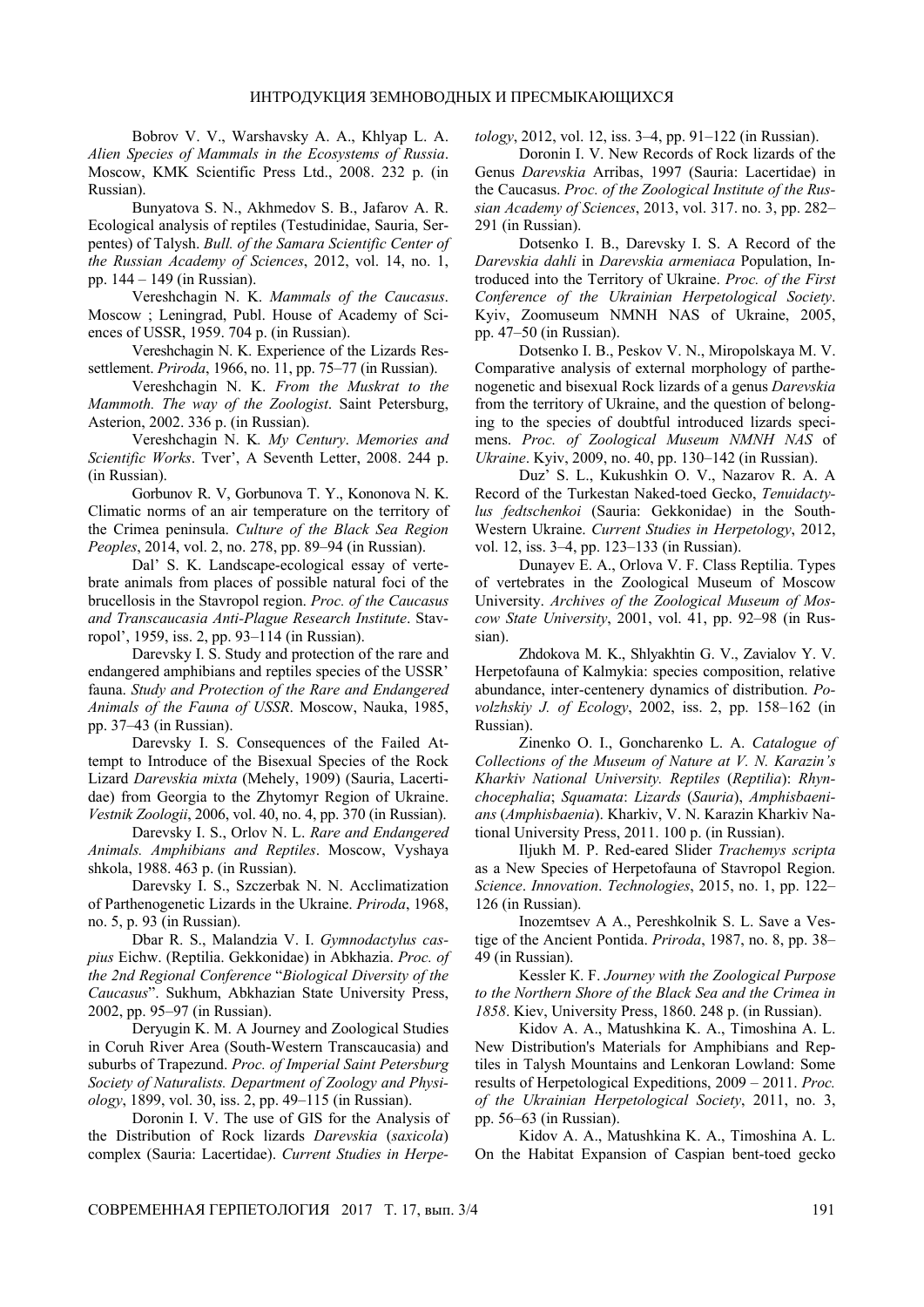(*Cyrtopodion caspius* (Eichwald, 1831)) and Caucasian cat snake (*Telescopus fallax* (Fleischmann, 1831)) in the Southeastern Azerbaijan. *Current Studies in Herpetology*, 2012, vol. 12, iss. 1–2, pp. 56–60 (in Russian).

Kidov A. A., Matushkina K. A., Afrin К. А. The first results of captive breeding and reintroduction of the Karelin's newt, *Triturus karelinii* Strauch, 1870, from Talysh population. *Bull. of the Buryat State University*, 2015, iss. 4–1, pp. 81–89 (in Russian).

Kotenko T. I. Protection of Amphibians and Reptiles in Nature Reserves of Ukraine. In: *Amphibians and Reptiles of Reserved Areas: Collection of Scientific Papers*. Moscow, Regional Printing-House of Kalinin city, 1987, pp. 60–80 (in Russian).

Kotenko T. I. Examples of fluctuations of the spatial allocation in amphibians and reptiles at the south of the Ukraine. *Proc. of the First Conference of the Ukrainian Herpetological Society*. Kyiv, Zoomuseum NMNH NAS of Ukraine, 2005, pp. 71–75 (in Russian).

Kotenko T. I. On the Distribution of Steppe Viper, *Vipera renardi* (Reptilia, Viperidae), in the Western part of the Crimean Plain. *Vestnik Zoologii*, 2007, vol. 41, no. 5, pp. 422 (in Russian).

Kotenko T. I. Amphibians and Reptiles of the Crimea. *Scientific Notes of the* "*Cape Martyan*" *Nature Reserve*. Yalta, 2010, no. 1, pp. 171–224 (in Russian).

Kotenko T. I., Kukushkin O. V. Annotated lists of amphibians and reptiles of the Crimean nature reserves. *Scientific Notes of the* "*Cape Martyan*" *Nature Reserve*. Yalta, 2010, no. 1, pp. 225–261 (in Russian).

Kuzmin S. L. *The Amphibians of the Former USSR*. Moscow, KMK Scientific Press Ltd., 1999. 298 p. (in Russian).

Kukushkin O. V. Distribution, habitat allocation and abundance of the Kotschy's (Crimean) gecko, *Cyrtopodion kotschyi danilewskii* (Strauch, 1887) (Reptilia: Squamata: Gekkonidae) in the Southern Crimea. *Karadag*. *History*, *Geology*, *Botany*, *Zoology*: *Collection of Scientific Papers*. Simferopol', SONAT, 2004, book 1, pp. 367–396 (in Russian).

Kukushkin O. V. A found of the large exoantropic population of Kotschy's gecko, *Mediodactylus kotschyi danilewskii* (Strauch, 1887) (Reptila, Sauria, Gekkonidae), on the Crimean South-Eastern Coast. *Proc. of the First Conference of the Ukrainian Herpetological Society*. Kyiv, Zoomuseum NMNH NAS of Ukraine, 2005, pp. 83–86 (in Russian).

Kukushkin O. V. About inhabitation of Kotschy's naked-toed gecko, *Mediodactylus kotschyi danilewskii* (Reptila: Sauria: Gekkonidae), in the middle forest belt of southern macroslope of the Crimean Mountains. *Proc. of Ukrainian Herpetological Society*, 2009 *a*, no. 2, pp. 27– 36 (in Russian).

Kukushkin O. V. About some patterns of spatial Distribution of Lindholm's Rock Lizard *Darevskia lindholmi* (Sauria, Lacertidae) in the South-Eastern coast of the Crimea. *Samarskaya Luka: Issues of Regional and Global Ecology*, 2009 *b*, vol. 18, no. 1, pp. 68–75 (in Russian).

Kukushkin O. V. Genezis gerpetofauny Kryma: novoe videnie problemy [Genesis of the Crimean Herpetofauna: a New Vision of the Problem]. In: *Materialy nauch. konf*. "*Iubileinye zoologicheskie chteniia*" [Proc. of the Intern. Scientific Conference Devoted to 100th anniversary of S. L. Delyamure and 90th anniversary of S. A. Skryabin "Commemorative Zoological Readings"]. Simferopol', 2013 *a*, pp. 22–25 (in Russian).

Kukushkin O. V. Adventivnaia gerpetofauna Ukrainy [Adventive Herpetofauna of the Ukraine]. In: *Materialy nauch. konf*. "*Iubileinye zoologicheskie chteniia*" [Proc. of the Intern. Scientific Conference Devoted to 100th anniversary of S. L. Delyamure and 90th anniversary of S. A. Skryabin "Commemorative Zoological Readings"]. Simferopol', 2013 *b*, pp. 25–27 (in Russian).

Kukushkin O. V. European pond turtle *Emys orbicularis* (Linnaeus, 1758). In: *Red Data Book of Republic of the Crimea. Animals*. Simferopol', Arial, 2015 *а*, p. 289 (in Russian).

Kukushkin O. V. Kotschy's gecko *Mediodactylus kotschyi* (Steindachner, 1870). In: *Red Data Book of Republic of the Crimea. Animals*. Simferopol', Arial, 2015 *b*, p. 290 (in Russian).

Kukushkin O. V. Giant glass lizard *Pseudopus apodus* (Pallas, 1775). In: *Red Data Book of Republic of the Crimea. Animals*. Simferopol', Arial, 2015 *c*, p. 291 (in Russian).

Kukushkin O. V., Doronin I. V. Experience of the employment of MaxEnt software for analysis of distributional ranges of the Crimean amphibians and reptiles. Communication 2: Complexities of the data interpretation. *Programm and Abstracts of Intenational Scientific Confer*ence Dedicated for 50<sup>th</sup> Anniversary of the Zoological Mu*seum of Taurida Academy of V. I. Vernadsky Crimean Federal University*. Simferopol', 2015, pp. 63–65 (in Russian).

Kukushkin О. V., Kotenko T. I. Giant legless lizard, sheltopusik *Pseudopus apodus* (Pallas, 1775). *Red Data Book of the Ukraine. Animal kingdom*. Kyiv, Publ. House "Globalconsulting", 2009, pp. 388 (in Ukrainian).

Kukushkin O. V., Tsvelykh A. N. Distribution and Ecological-morphological Peculiarities of the Leopard Snake, *Elaphe situla* (Serpentes, Colubridae), in the Crimea. *Zoologicheskii zhurnal*, 2004, vol. 83, iss. 4, pp. 439–448 (in Russian).

Kukushkin O. V., Shaganov V. V. Survey of the Herpetofauna of Opuk Nature Reserve: List of the Species, Theirs Spatial Allocation, and Recommendations for the Protection. *Nature Reserves of the Crimea – 2007: Proceedings of 4th International Scientific-practical Conference*. Simferopol', 2007, pp. 93–103 (in Russian).

Kukushkin О. V., Petrov B. P., Nazarov R. A., Melnikov D. A. The Problem of a Biogeographical Status of two Reptiles Species with Narrow Distribution in the Crimean Mountains and the Importance of Cape Aiya Karst Caves for its Solution. *Biospelaeological Studies in Russia and Adjacent Countries*: *Proceedings of 2nd All-Russian Conference of Young Scientists*. Yaroslavl', Filigran', 2017, pp. 56–69 (in Russian).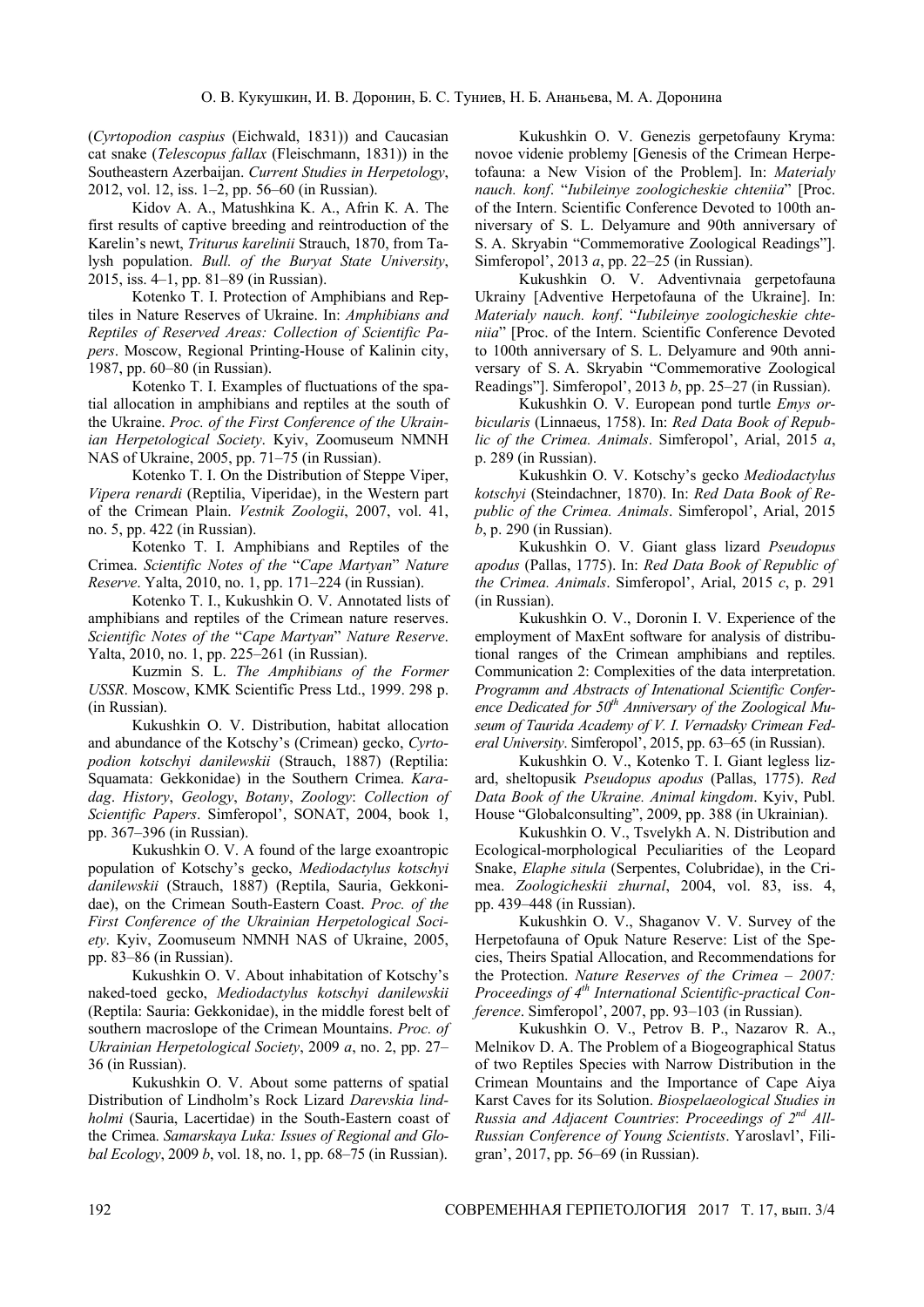Кurtyak F. F., Kurtyak M. F. Red-eared slider *Trachemys scripta elegans* (Wied, 1839) (Reptilia; Testudines), as an Invasive threat in Transcarpathian Region. *Scientific Bull. of Uzhgorod University*, *Ser. Biology*, 2013, iss. 34, pp. 58–62 (in Ukrainian).

Leontyeva O. A., Sichevskij Je. A., Kolonin G. V. Dynamic of the Number of Ticks *Hyalomma aegyptium* (Ixodidae), Parasite of Mediterranean Tortoise *Testudo graeca nikolskii* in the Peninsula Abrau (Northwest Caucasus). *Bull. of Moscow Society of Naturalists*, *Ser. Biological*, 2016, vol. 121, iss. 1, pp. 26–34 (in Russian).

Litvinchuk S. N. Distribution and Conservation Status of the Banded Newt, *Ommatotriton ophryticus* (Amphibia: Caudata). *Nature Conservation Research*, 2017, vol. 2, no 1, pp. 33–39 (in Russian).

Lotiev K. Yu. Lizards (Sauria) in the Red Book of Chechen Republic. *Samarskaya Luka: Problems of Regional and Global Ecology*, 2009, vol. 18, no. 1, pp. 91–95 (in Russian).

Lyapkov S. M., Ermakov O. A., Titov S. V. Distribution and Origin of Two Forms of the Marsh Frog *Pelophylax ridibundus* complex (Anura, Ranidae) from Kamchatka, Based on Mitochondrial and Nuclear DNA data. *Zoologicheskii zhurnal*, 2017, vol. 96, no. 11, pp. 1384–1391 (in Russian).

Mazanaeva L. F. Caspian gecko – *Cyrtopodion caspius* (Eichwald, 1831). *The Red Book of the Republic of Dagestan*. Makhachkala, Ministry of Natural Resources and Environmental Protection of the Republic of Dagestan, 2009, pp. 385–386 (in Russian).

Mazanaeva L. F., Orlova V. F. New Records of Lizards (Sauria: Lacertidae, Scincidae) in Dagestan. *Bull. of Moscow Society of Naturalists*, *Ser. Biological*, 2009, vol. 114, no. 4, pp. 63–66 (in Russian).

Mazanaeva L. F., Chernaya A. R. New data on the biology and distribution of the Caspian gecko in Dagestan. *Materials of the 14th Scientific-practical Conference on the Protection of the Nature of Dagestan*. Makhachkala, 1997, pp. 68–69 (in Russian).

Matvyeyev A. S., Kukushkin O. V., Sokolov L. V. Commom Wall Lizard, *Podarcis muralis* (Sauria, Lacertidae), as a New Species in the Fauna of Ukraine. *Proc. of Ukrainian Herpetological Society*, 2013, no. 4, pp. 95– 108 (in Russian).

Nazarov R. A., Poyarkov N. A. A Taxonomic Revision of the Genus *Tenuidactylus* Szczerbak et Golubev 1984 (Reptilia, Squamata, Gekkonidae) with a Description of a New Species from Central Asia. *Zoologicheskii zhurnal*, 2013, vol. 92, no. 11, pp. 1312–1332 (in Russian).

Nekrasova O. D., Kolosh T. V., Bolotov M. B. Significance of Protection of Odessa Lagoon Ecosystems of Black Sea Region on the Example of Herpetological Assemblages. *Biodiversity and Role of the Animals in Ecosystems: Materials of the 7th Intern. Conference*. Dnepropetrovsk, Adverta, 2013, pp. 234–235 (in Russian).

Nesterov P. V. Materials on the herpetology of the south-western Transcaucasia (Coruh area). *Annual Report of Zoological Museum of Imperial Academy of Scienses*,

1911, vol. 16, no. 1, pp. 1–18 (in Russian).

Nikitenko M. F. Reptiles of the Soviet Bukovina. In: *Animal Kingdom of the Soviet Bukovina*. Chernovtsy, Chernovtsy University Press, 1959, pp. 134–160 (in Russian).

Nikolsky A. M. Vertebrate Animals of the Crimea. *Scientific Notes of Imperial Academy of Sciences*. *Physical-Mathematical Branch*, 1891, vol. 68, suppl. 4. 484 p. (in Russian).

Nikolsky A. M. Reptiles (Reptilia). Vol. 1. Chelonia et Sauria. *Fauna of Russia and Adjacent Countries, Chiefly by Collections of Zoological Museum of Imperial Academy of Sciences*. Petrograd: Printing-House of Imperial Academy of Sciences, 1915. 534 p. (in Russian).

Nikolsky A. M. Reptiles (Reptilia). Vol. 2. Ophidia. *Fauna of Russia and Adjacent Countries, Chiefly by Collections of Zoological Museum of Imperial Academy of Sciences*. Petrograd, Printing-House of Imperial Academy of Sciences, 1916. 350 p.  $+8$  tables with illustrations (in Russian).

Omelchenko A. V., Girnyk А. Е., Osipov F. А., Petrosyan V. G., Vergun А. А., Ryskov А. P. Detection of Genotypic Changes in the Parthenogenetic Lizards of *Darevskia armeniaca* (Mehely) Introduced from Armenia to Ukraine. *Russ. J. of Biological Invasions*, 2016, no. 2, pp. 102–115 (in Russian).

Pestov M. V., Kalinina O. N., Grankina L. I. Caspian Benttoed Gecko – *Cyrtopodion caspius* (Sauria, Gekkonidae) – a New Species in Astrakhan Region and the Volga basin. *Samarskaya Luka: Problems of Regional and Global Ecology*, 2009, vol. 18, no. 1, pp. 108–110 (in Russian).

Pidoplichko I. G. About the glacial period. Iss. 2. *Biological and Geographical Peculiarities of European Representatives of Quaternary Fauna*. Kiev, Publ. House of Academy of Sciences of Ukrainian SSR, 1951. 265 p. (in Russian).

Pidoplichko I. G. About the Glacial Period. Iss. 3. *History of the Quaternary Fauna of European part of the USSR*. Kiev, Publ. House of Academy of Sciences of Ukrainian SSR, 1954. 221 p. (in Russian).

Pisanets E. M. *Catalogue of Collection of Zoological Museum NMNH*, *NAS of Ukraine*. *The Tailed Amphibians* (*Amphibia*: *Caudata*). Kyiv, Zoomuseum NMNH NAS of Ukraine, 2003. 148 p. (in Russian).

Pysanets E., Kukushkin O. *Amphibians of the Crimea.* Kyiv, National Museum of Natural History, 2016. 320 p.

Popov V. N. Amphibians and Reptiles. In: *47th Territory of Priority. Sasyk-Sivash Lake*. Simferopol', Association of Support for Biological and Landscape Diversity in the Crimea – "Gurzuf –  $97$ ", 2000, pp. 19–20 (in Russian).

*A Sand Lizard*. *Monographic description of the species*. Ed. A. V. Yablokov. Moscow, Nauka, 1976. 376 p. (in Russian).

Puzanov I. I. *Zoogeography*. Moscow, Educational-Pedagogical Edition of People Comissariat of Education of Russian SFSR, 1938. 359 p. (in Russian).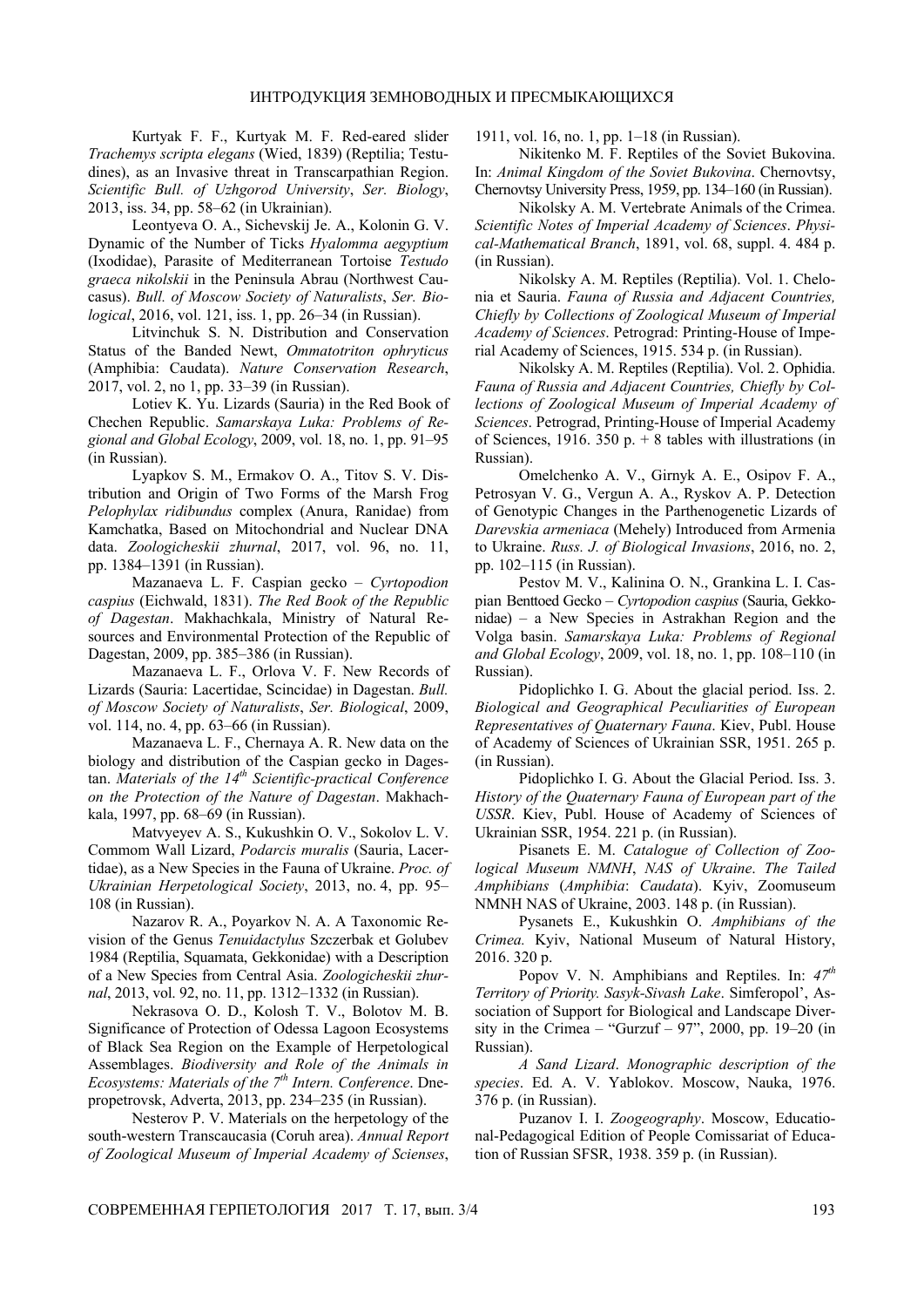Puzanov I. I. Originality of the Crimean Fauna and its Origin. *Scientific Notes of Gor'kovskyi State University*, 1949, iss. 14, pp. 5–32 (in Russian).

Puzanov I. I. Animal kingdom of Karadag. In: *The Karadag. Popular-science essays*. Kiev, Publ. House of Academy of Sciences of Ukrainian SSR, 1959, pp. 25–39 (in Russian).

Puzanov I. I. *Around the Untrodden Unknown Crimea*. Moscow, State Edition of Geogrephical Literature, 1960. 284 p. (in Russian).

*A Steppe Rucerrunner*. Ed. N. N. Szczerbak. Kiev, Naukova dumka, 1993. 238 p. (in Russian).

Rashkevich N. A. A Snake-eyed Lizard in Checheno-Ingushetia. *Priroda*, 1975, no. 6, p. 94 (in Russian).

Rashkevich N. A., Semenikhina T. A. Data on Ecology of the Lizards of Checheno-Ingushetia. *Bull. of the North Caucuasus Scientific Center of Higher Educational School*, *Ser. Natural-Historical* – *Geographical*, 1974, no. 3, pp. 98–101 (in Russian).

Sarayev F. A., Pestov M. V. To the Cadastre of Reptiles of Northern and North-Eastern Caspian Sea Region. In: *Herpetological Studies in Kazakhstan and Adjacent Countries*: *Collection of Scientific Papers*. Almaty, 2010, pp. 172–191 (in Russian).

Semyonov [Tyan-Shanskyi] A. Several considerations about the past of the Crimean fauna and flora in relation with a record here of a Mountain partridge (*Caccalus chukar* G. R. Gray). *Scientific Notes of Imperial Academy of Sciences*, *Physical-Mathematical Branch*, 1899, vol. 8, no. 6, pp. 3 –19 (in Russian).

Semyonov-Tyan-Shanskyi A. Limits and Zoogeographical Subdivisions of Palearctic Region for Terrestrial Animals, Based on Geographic Distribution of Coleoptera Insects (with a map). *Scientific papers of Zoological Institute of Academy of Sciences of USSR*, 1935, vol. 2, iss. 2–3, pp. 397–410 (in Russian).

Semenov D. V. Slider Turtle, *Trachemys scripta elegans*, as Invasion threat (Reptilia; Testudines). *Russ. J. of Biological Invasions*, 2009, no. 1, pp. 36–44 (in Russian).

Serbinova I. A., Tarkhnishvili D. N. To the Status and Prospects of Conservation of Eastern Spadefoot Toad (*Pelobates syriacus*) in Georgia. *Scientific Studies in Zoological Gardens*. Moscow, 2004, iss. 17, pp. 119–126 (in Russian).

Serbinova I. A., Tuniyev B. S. Captivity, Breeding and re-introduction of Northern Banded Newt (*Triturus vittatus* Jen). *Abstracts of First All-Union Meeting on the Issues of the Zooculture*. Moscow, 1986, part 2, pp. 147– 150 (in Russian).

Serbinova I. A., Shubravyi O. I., Uteshev V. K., Agasyan A. L., Goncharov B. F. Captivity, Breeding and Foundation of a new Natural Population of Eastern Spadefoot Toad (*Pelobates syriacus* Boettger). *Zooculture of Amphibians*. Moscow, Publ. House of Academy of Sciences of USSR, 1990, pp. 82–89 (in Russian).

Skorinov D. V., Litvinchuk S. N. Tracing Glacial Refugia of the Smooth Newt (*Lissotriton vulgaris*) Based on Species Distribution Modelling. *Vestnik of Saint Pe-* *tersburg University*, *Ser. 3. Biology*, 2016, iss. 3, pp. 136–143 (in Russian).

Sobolevssky N. I. A New Form of the Genus *Lacerta* (Reptilia) from the Crimea. *Bull. of Researsh Institute Association at the Physhical-Mathematical Faculty of the First Moscow State University*, 1930, vol. 3, no. 2-A, pp. 129–143 (in Russian).

Terentjev P. V., Chernov S. A. *A Guid-Book on Reptiles and Amphibians*. The 3<sup>rd</sup> revised edition. Moscow, Soviet Science, 1949. 340 p. (in Russian).

Tertyshnikov M. F. *Amphibians of Stavropol Territory*. Stavropol', Stavropol' State University Press, 1999. 86 p. (in Russian).

Tertyshnikov M. F., Garanin V. I. Anthropogenic Impact on Amphibians and Reptiles and the task of their Protection. *Fauna of Stavropol Region*. Stavropol', 1984, iss. 3, pp. 38–48 (in Russian).

Tertyshnikov M. F., Gorovaya V. I. Herpetological Notes. 3. On the re-acclimatization of the Rock lizard and the Acclimatization of the Long-legged Wood Frog in the Central Ciscaucasia. *Fauna of Stavropol Region*. Stavropol', 1977, iss. 2, pp. 64–69 (in Russian).

Tertyshnikov M. F, Gorovaya V. I. On the Distribution and Biology of the Northern Banded newt in the Northern Caucasus. *Vestnik Zoologii*, 1985, no. 4, pp. 77– 79 (in Russian).

Tuniyev B. S. Gerpetofauna gor Al'piiskoi skladchatosti Kavkaza i Srednei Azii: avtoref. dis. … d-ra biol. nauk [Herpetofauna of the Mountains of the Alpine folding of the Caucasus and Central Asia. Thesis of a Dr. Biol. Sciences Diss.]. Saint Petersburg, 1995. 45 p. (in Russian).

Tuniyev B. S., Tuniyev S. B. Herpetofauna of the Sochi National Park. In: *Inventory of the Main Taxonomic Groups and Communities, Sozological Studies of the Sochi National Park – the first results of the first National Park in Russia*. Moscow, Prestige, 2006, pp. 195– 204 (in Russian).

Tuniyev B. S., Tuniyev S. B. European pond turtle (Black Sea population) *Emys orbicularis* (Linnaeus, 1758). *Red Data Book of the Krasnodar Territory* (*Animals*). 2<sup>nd</sup> edition. Krasnodar, Center for Development of the Krasnodar Territory, 2007, pp. 336–337 (in Russian).

Faizulin A. I., Kukushkin O. V., Ivanov A. Yu., Ermakov O. A. Preliminary Data on the Molecular Genetic Structure of *Pelophylax ridibundus* (Amphibia: Anura: Ranidae) from the Southern Part of the Crimean Peninsula, Based on Mitochondrial and Nuclear DNA Analysis. *Current Studies in Herpetology*, 2017, vol. 17, iss. 1–2, pp. 56–65 (in Russian).

Khlyap L. A., Bobrov V. V., Warshavskiy A. A. Biological Invasions on Russian Territory: Mammals. *Russ. J. of Biological Invasions*, 2008, vol. 1, no. 2, pp. 78–96 (in Russian).

Khosatzky L. I. About Finding of Tortoises in the European part of the USSR. *Priroda*, 1948, no. 4, pp. 59– 60 (in Russian)

Khonyakina Z. P. Caspian bent-toed Gecko in Dagestan. *Priroda*, 1965, no. 1, pp. 74 (in Russian).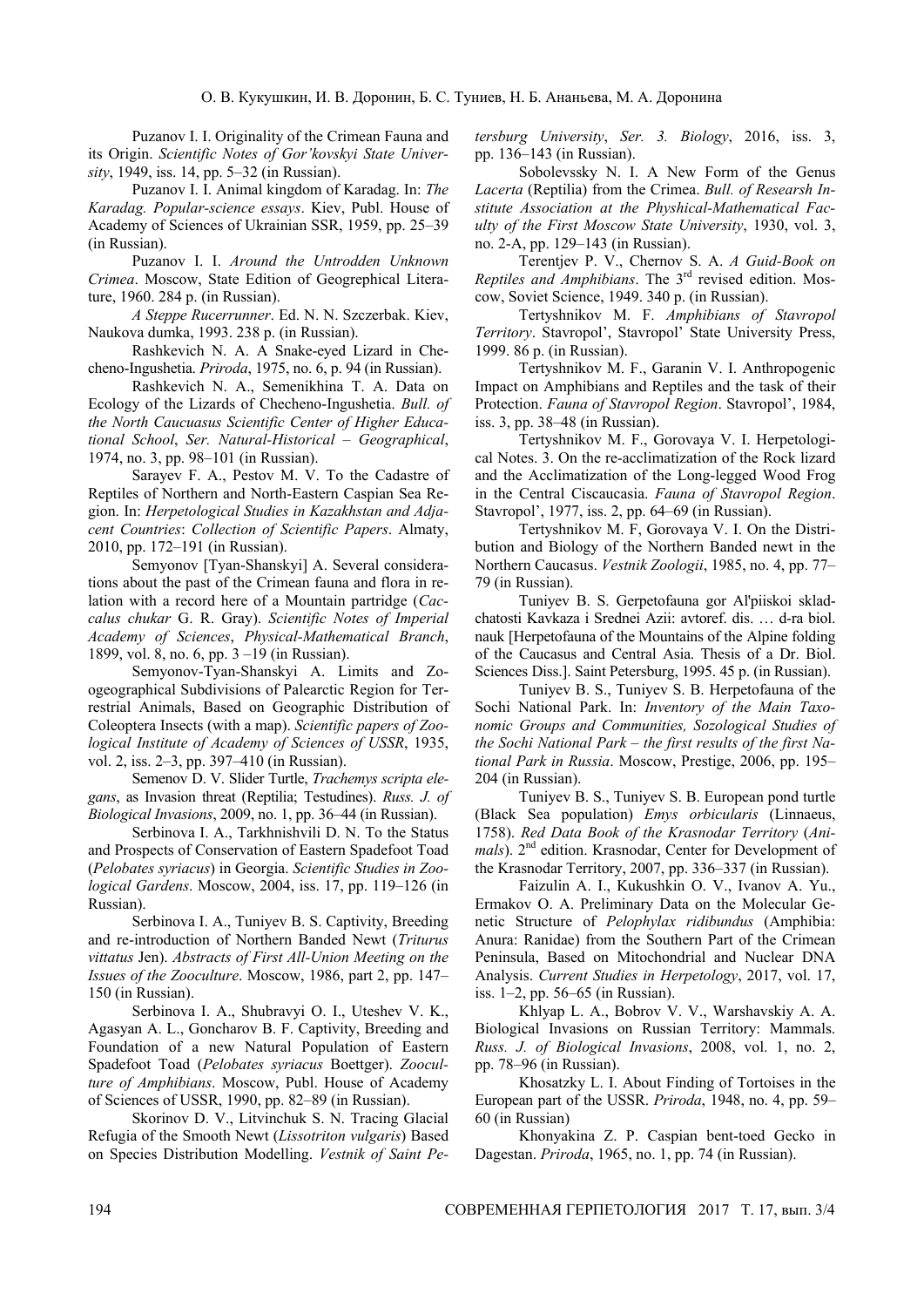Tsvelykh A. N. A revision of the Late Pleistocene and Holocene Galliformes faunas of the Crimean Mountains. *Zoologicheskii zhurnal*, 2016, vol. 95, no. 11, pp. 1354–1361 (in Russian).

Tsemsh I. O. To the systematics and geographical distribution of amphibians and reptiles on Ukraine. *Students Scientific Papers of the T. G. Shevchenko Kyiv State Uiversity*, 1939, no. 4, pp. 103–117 (in Ukrainian).

Tsurcanu V. F. On the issue of *Testudo graeca* inhabitation in an interfluve of Dniester and Prut Rivers. *Proc. of the First Conference of the Ukrainian Herpetological Society*. Kyiv, Zoomuseum NMNH NAS of Ukraine, 2005, pp. 175–179 (in Russian)

Chinchaladze L. M. Caspian bent-toed gecko in Georgia. *Priroda*, 1956, no. 10, p. 114 (in Russian).

Chkhikvadze V. M. *Neogene turtles of the USSR*. Tbilisi, Metsniereba, 1989. 102 p. (in Russian).

Chkhikvadze V. M., Bakradze М. А. Whether a chameleon in Western Georgia inhabit?. *Reports of the Georgian Academy of Sciences*. Tbilisi, 1993, vol. 147, no. 1, pp. 170–173 (in Russian).

Sharygin S. A. Herpetofauna of the Nature Reservation "Cape Martyan". *Scientific Papers of State Nikita Botanical Garden*, 1976, vol. 70, pp. 114–120 (in Russian).

Sharygin S. A. To the study of the rare herpetofaunal species in the Crimea. In: *Wildlife Conservation: Abstracts of All-Union Conference of Young Scientists*. Moscow, Printing-House of VASKhNIL, 1983, pp. 212– 213 (in Russian).

Sharygin S. A. Protection of herpetofauna in the Crimean reserves. In: *Theoretical Principles of the Work in Reserves: Abstracts of All-Union Meeting*. Moscow, 1985, pp. 304– 307 (in Russian).

Sharygin S. A. Amphibians and Reptiles in the Crimean Reserves. In: *Impotrance of Protected Natural Territories in the Biodiversity Consevation: Materials of Conference Dedicated to 75th Anniversary of Kaniv Nature Reserve*. Kaniv, Fitosociocentr, 1998, pp. 255–256 (in Russian)*.*

Shelkovnikov A. B. Notes on the amphibians and reptiles of the Aresh county of Elisabethpol province. *Report on the Caucasian Museum and the Tiflis Public Library for 1908*. Tiflis, 1910, pp. 217–242 (in Russian).

Szczerbak N. N. Reptiles as a model for the studying of animals in the process of acclimatization. In: *The Problems of Herpetology*: *Abstracts of Herpetological Conference*. Leningrad, Leningrad University Press, 1964, pp. 78–79 (in Russian).

Szczerbak N. N. *Zemnovodnye i presmykaiushchiesia Kryma* (=*Herpetologia Taurica*) [Amphibians and Reptiles of the Crimea (=Herpetologia Taurica)]. Kiev, Naukova dumka, 1966 *a*. 240 p. (in Russian).

Szczerbak N. N. *Amphibians and Reptiles*. Simferopol', Krym, 1966 *b*. 59 p. (Serie "Nature of the Crimea") (in Russian).

Szczerbak N. N. *On the Snake Trails*. Kiev, Naukova dumka, 1973. 150 p. (in Russian).

Szczerbak N. N. Zemnovodnye i presmykaiushchiesia. Izuchenie fauny i chislennosti nazemnykh pozvonochnykh Karadaga (1981 – 1982) (zakliuchitel'nyi otchet) [Amphibians and Reptiles. The study of Terrestrial Vertebrates Fauna and Abundance at Karadag (1981 – 1982) (final report)]. *Letopis' prirody Karadagskogo gosudarstvennogo zapovednika AN USSR* [Annals of Nature of Karadag State Reserve of Academy of Sciences of Ukrainian SSR], 1984, vol. 1, book 1, part 5, pp. 4–32 (in Russian, unpublished).

Szczerbak N. N. Amphibians and Reptiles. In: *Fauna of the Karadag State Reserve. Operative-Informational Data.* Ed. V. E. Sokolov. Мoscow, VINITI, 1989 *а*, pp. 33–37 (*Serie*: *Flora and Fauna of the Protected areas of USSR*) (in Russian).

*Szczerbak N. N.* Amphibians and Reptiles. *Nature of the Karadag*. Kiev, Naukova dumka, 1989 *b*, pp. 194– 197 (in Russian).

Szczerbak N. N., Golubev M. L. *Gecko Fauna of the USSR and Adjacent Countries*. Kiev, Naukova dumka, 1986. 232 p. (in Russian).

Andreone F., Angelici F. M., Carlino P., Tripepi S., Crottini A. The commom chameleon *Chamaeleo chamae-leon* in southern Italy: evidence for allochtony of populations in Apulia and Calabria (Reptilia: Squamata: Chamaeleonidae). *Italian J. of Zoology*, 2016, vol. 83, no. 3, pp. 372–381.

Arakelyan M. S., Danielyan F. D., Corti C., Sindaco R., Leviton A. E. *Herpetofauna of Armenia and Nagorno-Karabakh*. Salt Lake City, Society for the Study of Amphibians and Reptiles, 2011. 154 p.

Bauer A. M. How Far North Would the Gecko Move if the Gecko Could Move North?. *Herpetological Review*, 2000, vol. 31, no. 2, pp. 72–73.

Bischoff W., Deichsel G. A specimen misidentified as *Podarcis muralis* (Laurenti, 1768) from Ohio, USA, re-determined as *Darevskia valentini* (Boettger, 1892) (Reptilia: Lacertidae). *Salamandra*, 2002, vol. 38, no. 2, pp. 113–117.

Bódis E., Borza P., Potyó I., Puky M., Weiperth A., Guty G. Invasive mollusc, crustacean, fish and reptile species along the Hungarian stretch of the river Danube and some connected waters. *Acta Zoologica Academiae Scientarum Hungaricae*, 2012, vol. 58, suppl., pp. 29–45.

Böhme W. When does a foreign species deserve a «permit of rezidence»? Non-indigenous spesies (NIS): examples of varying exoticness and varying immigration age, taken from herpetology. *Ecology*, *Ethology and Evolution*, 2000, no. 12, pp. 326–328.

Borkin L. J., Litvinchuk S. N., Zuiderwijk A. Bandmolch, *Triturus vittatus* (Gray, 1835). *Handbuch der Reptilien und Amphibien Europas*. *Bd. 4. Schwanzlurche II/1*. Hrg. K. G. Grossenbacher, B. Thiesmeier. Wiebelsheim, AULA-Verlag, 2003, S. 555–605.

Collins J. T., Gubanyi J. E. History and distribution of the western green lacerta *Lacerta bilineata* (Reptilia: Squamata: Lacertidae), in Topeka, Kansas. *J. of Kansas Herpetology*, 2010, vol. 34, pp. 8–9.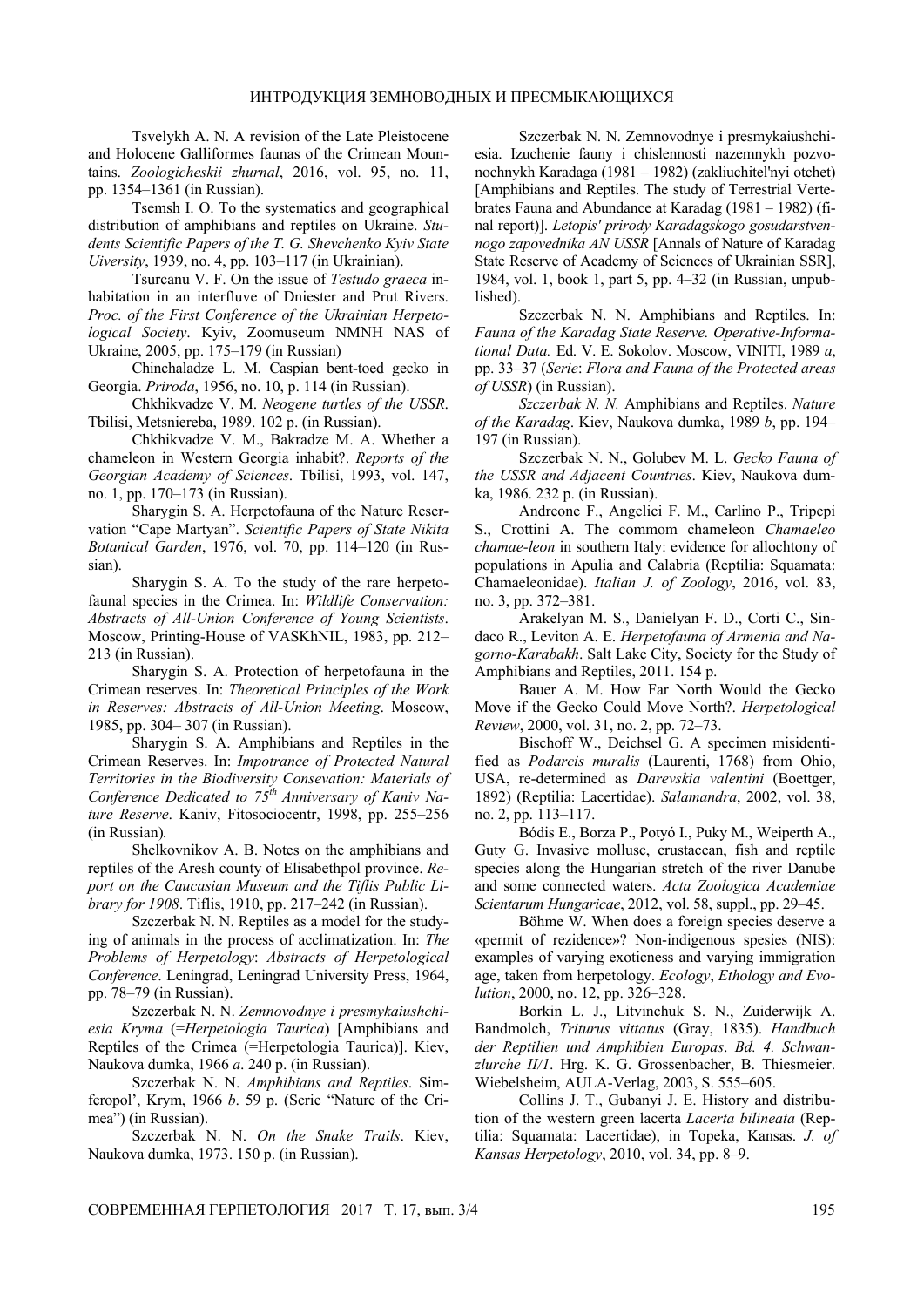Danielyan F. D., Aslanyan A. On the record of Caspian gecko (*Tenuidactylus caspius*) in Armenia.  $12^{th}$  Ordi*nary General Meeting of Societas Herpetologica Europaea*: *Programme and Abstracts*. Saint Petersburg, 2003, pp. 53.

Didham R. K., Tylianakis J. M., Hutchison M. A., Ewers R. M., Gemmell N. J. Are invasive species the drivers of ecological change?. *Trends in Ecology and Evolution*, 2005, vol. 20, no. 9, pp. 470–474.

Dimaki M., Hundsdorfer A. K., Fritz U. Eastern Mediterranean chameleons (*Chamaeleo chamaeleon*; *Ch. africanus*) are disticnt. *Amphibia*–*Reptilia*, 2008. vol. 29, pp. 535–540.

Dimancea N. Note Upon the Presence of *Trachemys scripta elegans* (Reptilia) in Oradea City, Romania. *Herptologica Romanica*, 2013, vol. 7, pp. 41–47.

Domeneghetti D., Marta S., Sbordoni V. A modeling approach for the distribution of two Reptiles species: *Mediodactylus kotschyi* and *Zamenis situla*. *Atti X Congresso Nazionale Societas Herpetologica Italica*. Genova, 2014, pp. 203–205.

Ðorđević S., Anđelković M. Possible reproduction of the Red-eared slider, *Trachemys scripta elegans* (Reptilia: Testudines: Emydidae), in Serbia, under natural conditions. *Hyla*, 2015, no. 1, pp. 44–49.

Duffus A. L. J., Cunningham A. A. Major disease threats to European amphibians. *Herpetological J*., 2010, vol. 20, pp. 117–127.

Erismis U. C., Konuk M., Yoldas T., Agyar P., Yumuk D., Korcan S. E. Survey of Turkey's endemic amphibians for chytrid fungus *Batrachochytridium dendrobatidis*. *Diseases of Aquatic Organisms*, 2014, vol. 111, no. 2, pp. 153–157.

Eversham B. C., Arnold H. R. Introductions and their place in British wildlife. In: *Biological Recording of Changes in British Wildlife*. Ed. P. T. Harding. London, HMSO, 1992, pp. 44–59.

Ficetola G. F., Scali S. Invasive amphibians and reptiles in Italy. *Atti VIII Congresso Nazionale Societas Herpetologica Italica*. Pescara, Ianieri Edizioni, 2010, pp. 335–340.

Flärdh B. Herpetofaunan pa Mount Ararat. *Snoken*, 1983, vol. 13, no. 2, pp. 31–38.

Fritz U., Ayaz D., Hundsdörfer A. K., Kotenko T., Guicking D., Wink M., Tok C. V., Çiçek K., Buschbom J. Mitochondrial diversity of European pond turtles (*Emys orbicularis*) in Anatolia and the Ponto-Caspian Region: Multiple old refuges, hotspot of extant diversification and critically endangered endemics. *Organisms*, *Diversity and Evolution*, 2009, vol. 9, iss. 2, pp. 100–114.

Fritz U., Guicking D., Lenk P., Joger U., Wink M. When turtle distribution tells European history: mtDNA haplotypes of *Emys orbicularis* reflect in Germany former division by the Iron Curtain. *Biologia*, Bratislava, 2004, vol. 59, suppl. 14, pp. 19–25.

Göçmen B., Veith M., Iğci N., Akman B., Godmann O., Wagner N. No Detection the Amphibian Pathogen *Batrachochytridium dendrobatidis* in Terrestrial Turkish Salamanders (*Lyciasalamandra*) Despite its Occurence in Syntopic Frogs (*Pelophylax bedriagae*). *Salamandra*, 2013, vol. 49, no. 1, pp. 51–55.

Goldberg S. R., Bursey C. Transport of Helminths to Hawaii via the Brown Anole, *Anolis sagrei* (Polychrotidae). *J. of Parasitology*, 2000, vol. 86, no. 4, pp. 750–755.

Heym A., Deichsel G., Hochkirch A., Veith M., Schulte U. Do Inrtoduced wall Lizards (*Podarcis muralis*) cause nishe shifts in a Native Sand lIzard (*Lacerta agilis*) Population? A case Study from South-Western Germany. *Salamandra*, 2013, vol. 49, no. 2, pp. 97–104.

Hoskin C. J. The Invasion and Potential Impact of the Asian House Gecko (*Hemidactylus frenatus*) in Australia. *Austral Ecology*, 2011, vol. 36, iss. 3, pp. 240–251.

Kalyabina-Hauf S. A., Deichsel G. Geographic distribution. *Lacerta bilineata* (Western Green Lizard). *Herpetological Review*, 2002, vol. 33, no. 3, pp. 225–226.

Krasylenko Yu. A., O. V. Kukushkin O. V. An update of Thin-toed gecko *Tenuidactylus bogdanovi* (Reptilia: Gekkonidae) population status in Odessa City, Ukraine. *Proc. of the Zoological Museum*, Kyiv, 2017, no. 48, pp. 3 – 12.

Krysko K. L., Burgess J. P., Rochford M. R., Gilette C. R., Cueva D., Enge K. M., Somma L. A., Stabile J. L., Smith D. C., Wasilewski J. A., Kiechhefer G. N., Granatovsky M. C., Nielsen S. V. Verified non-indigenous amphibians and reptiles in Florida from 1863 through 2010: Outlining the invasion process and identifying invasion pathways and stages. *Zootaxa*, 2011, vol. 3028, pp. 1–64.

Kukushkin O., Jablonski D. A record of the Balkan Stripe-necked terrapin, *Mauremys rivulata* (Testudines: Geoemydidae) from the Azov Sea Coast in the Crimea. *Amphibian and Reptile Conservation*, 2016, vol. 10, no. 2, pp. 27–29.

Kyriazi P., Kornilios P., Nagy Z. T., Poulakakis N., Kumlutaş Y., Ilgaz Ç., Avci A., Göçmen B., Lymberakis P. Comparative phylogeography reveals distinct colonization patterns of Cretan snakes. *J. of Biogeography*, 2013, vol. 40, iss. 6, pp. 1143–1155.

Langton T. E. S., Atkins W., Herbert C. On the distribution, ecology and management of non-native reptiles and amphibians in the London Area. Part 1. Distribution and predator / prey impacts. *London Naturalist*, 2011, no. 90, pp. 83–156.

Lever C. *Naturalized Reptiles and Amphibians of the World*. Oxford, New York, Oxford University Press, 2003. 318 p.

Lymberakis P., Poulakakis N. Three Continents Claiming an Archipelago: The Evolution of Aegean's Herpetofaunal Diversity. *Diversity*, 2010, vol. 2, iss. 2, pp. 233–255.

Majláthova V., Majláth I., Hromada M., Tryjanowski P., Bona M., Antczak M., Víchová B., Dzimko Š., Michalca A., Pet'ko B. The role of the sand lizard (*Lacerta agilis*) in the transmission cycle of *Borrelia burgdorfei* sensu lato. *Intern. J. of Medical Microbiology*, 2008, vol. 298, suppl. 1, pp. 161–167.

Marzahn E., Mayer W., Joger U., Ilgaz Ç., Jablonski D., Kindler C., Kumlutaş U., Nistri A., Schneeweiss N., Vamberger M., Žagar A., Fritz U. Phylogeography of the *Lacerta viridis* complex: mitochondrial and nuclear